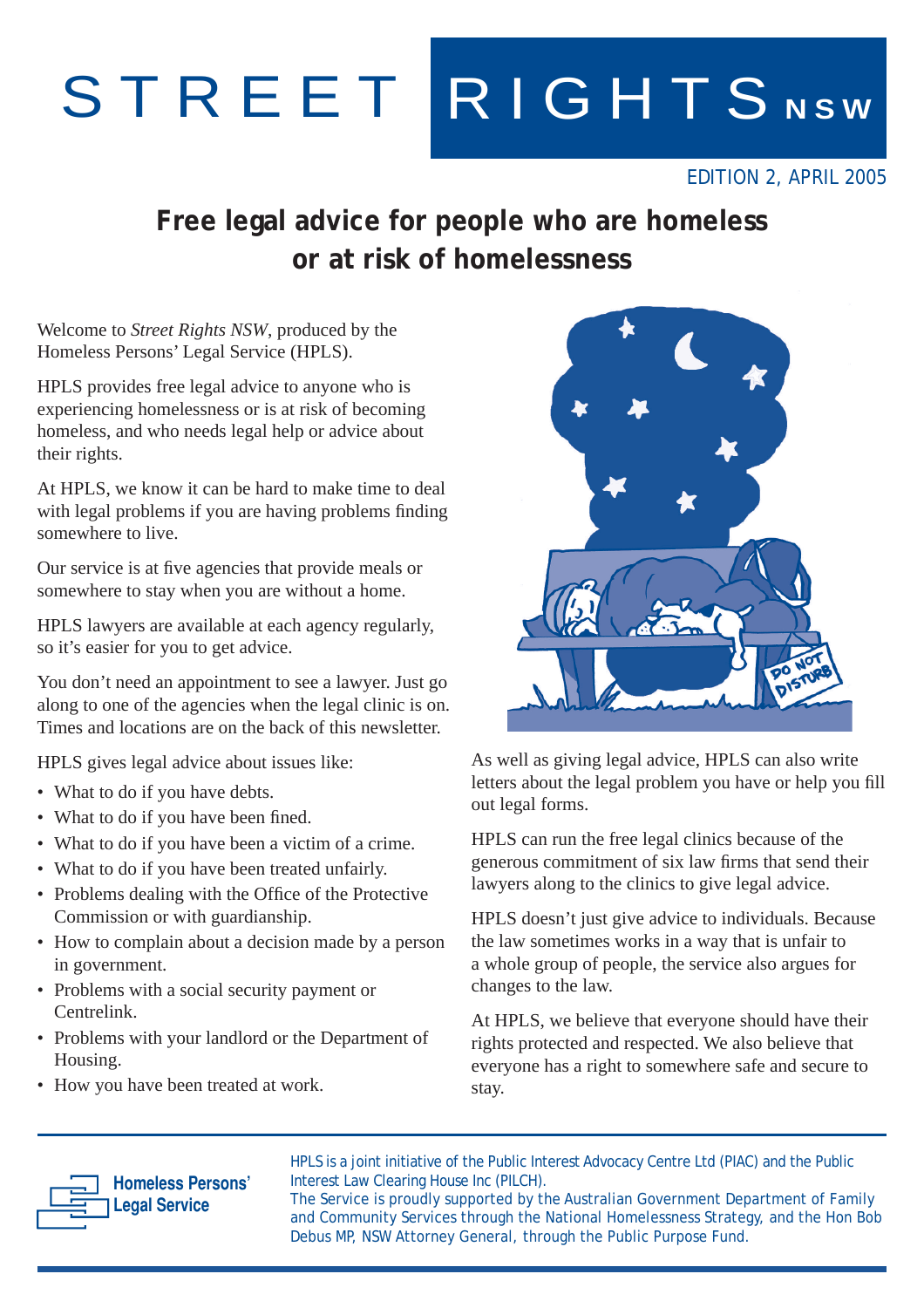# **Job discrimination and criminal records**

Have you ever had a problem finding or keeping a job once the boss finds out you've got a criminal record?

Ever wondered why?

Many people with criminal records are discriminated against: they face serious problems finding work or find that they are treated unfairly by employers just because of their criminal record. This sort of discrimination can include being knocked back for a job or sacked, denied training or promotion, treated worse than your co-workers, or harassed at work .

In theory, doing the time and/or paying the fine is the punishment for a criminal act. In reality, having a criminal record can also seriously affect your job opportunities.

The Human Rights & Equal Opportunity Commission (HREOC) is looking into employment discrimination faced by people with criminal records.

The Homeless Persons' Legal Service (HPLS) recently contributed to a Public Interest Advocacy Centre (PIAC) submission about this sort of discrimination.

PIAC's submission includes case studies from HPLS and PIAC's Indigenous Justice project. PIAC reports that homeless people and Indigenous people with criminal records are disadvantaged by the lack of clear, national standards or legal rights in this area.

PIAC calls for national laws banning discrimination against people with criminal records and raises concerns about serious breaches of existing privacy legislation.

It also raises concern about how 'spent conviction' schemes work in each state. These are the rules that sometimes allow your record to be deleted after some years, depending on the type of conviction. They are different in each state and cause lots of confusion for both employees and employers.

PIAC also calls for a single national standard on spent convictions to make it easier for people to understand what they have to tell the employer.

Sometimes, employers have genuine concerns about certain sorts of criminal records. However, the fact you may have a record is not always relevant to the job. Employers should not be allowed to ask about a criminal record if it is not relevant to the job.



**Does this story sound familiar to you?** If you have a criminal record and are worried about job discrimination, you can contact one of the HPLS clinics for free legal advice.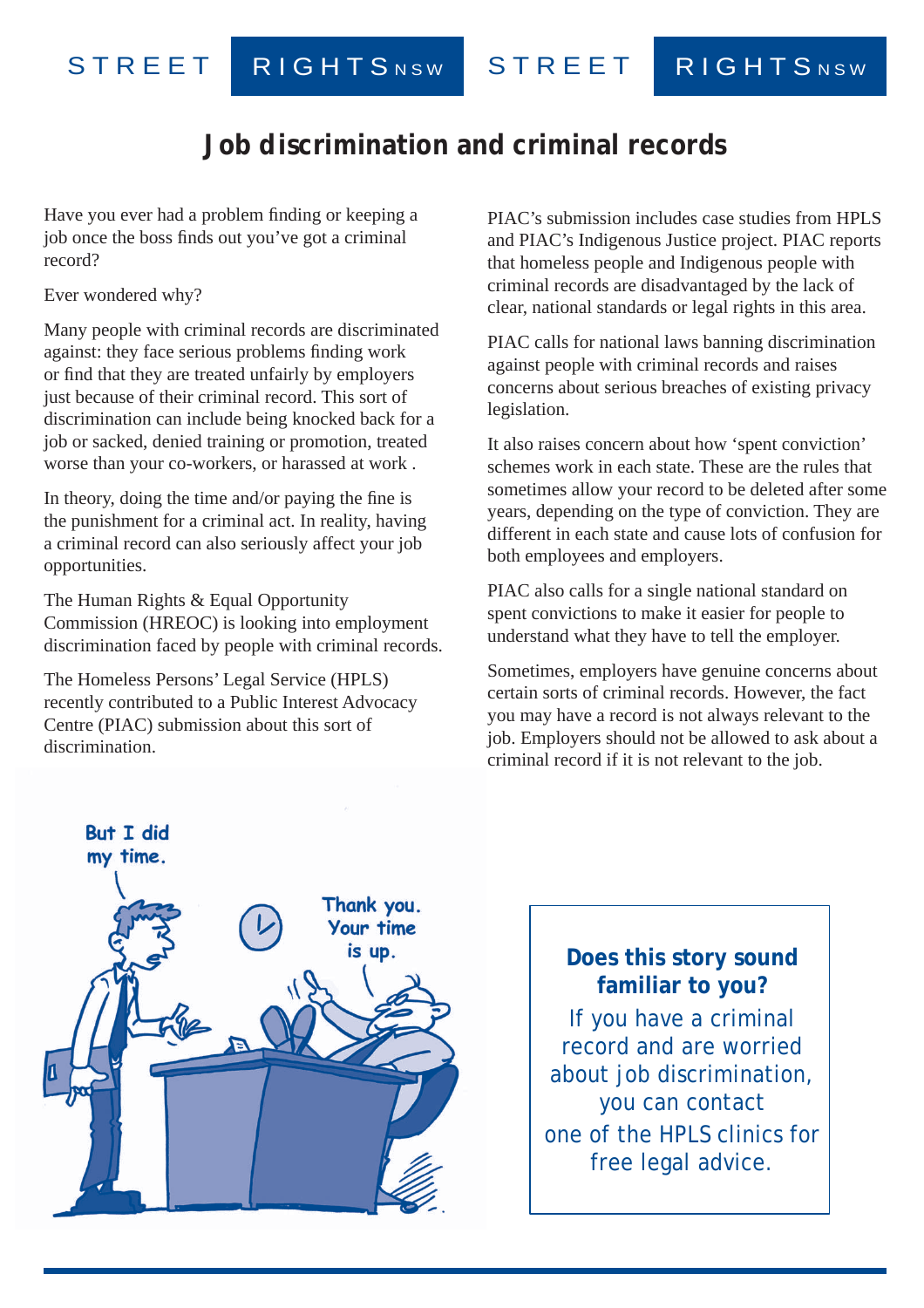#### **Fines: what you need to know**

Many people think that they have so many unpaid fines that they will have to go to jail. In the past you could be sent to jail for not paying a fine. However the law has changed. It is now extremely unlikely that you could be jailed for unpaid fines. Before jail is even an option the Court has to ask you to do community service to pay off the fines.

In New South Wales if you're on a train without a ticket, overrun your stop, or buy the wrong type of ticket, and you run into a Rail Transit Officer, you probably will be given a fine.

You usually have 28 days to pay the fine.

Fines are more than bad luck; they're also a lot of money.

If you're caught travelling without the right ticket, you can be fined \$200 on the spot. Smoking on a train or in a covered part of station is a \$400 on-thespot fine. Littering can get you a \$200 fine. Offensive language, offensive behaviour, or spitting can also cost \$400.

When you get a fine, there is always the option of challenging it, or challenging the amount you have to pay. But don't do this with the person who gives you the fine!

To challenge a fine, fill in the form that comes with the fine notice. By filling in the form you are asking for the fine to be dealt with in court. If you do this you will need to go to the local court for the hearing.

At Court you can decide whether to plead guilty or not guilty to the offence.

For example, if you are fined for using offensive language and you didn't swear, you can plead not guilty at Court. The Court will then have a hearing where the Rail Transit Officers give evidence by telling the court their version of what happened. You and any other witnesses also give evidence. It is then up to the Magistrate to decide what happened and whether you are guilty of the offence of swearing.

Even if you agree that you are guilty, for example you were smoking on a train, you can still say that you can't afford the fine. Give the Court details of

your income and expenses, to show why the fine should be reduced.

On–the-spot fines for many offences on trains are equal to two weeks of a Centrelink income, so disputing the fine in Court can mean you don't have to pay out so much of your limited income.

Don't ignore fines, because they can catch up with you. If you don't deal with a fine your driver's licence can be cancelled. Also, the amount you owe on the fine can increase over time.



This article is not legal advice, so if you have been fined it is very important that you get legal advice about your situation.

If you have been fined, or have lots of unpaid fines, or have had your licence cancelled, you can get free legal advice from any of the HPLS clinics. See the back page for details.